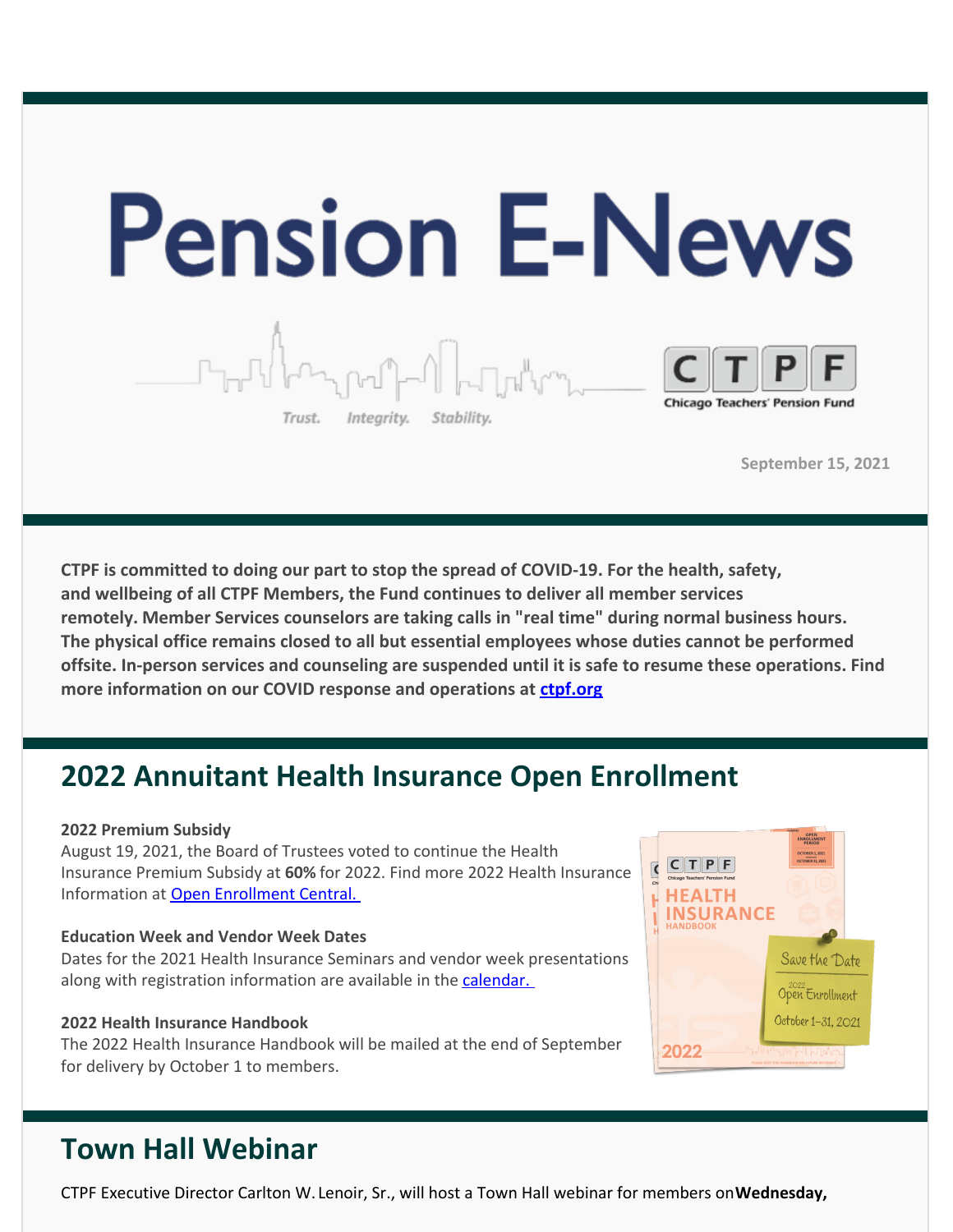**September 29, 2021, at 4:30 p.m.** Topics include an end of the fiscal year financial update, 2021 Trustee Elections, and a review of important dates and information for 2022 Health Insurance Open Enrollment for retirees. Register in [advance](http://r20.rs6.net/tn.jsp?f=001Oq0TM6CVsKr16mBIJWQ5Txgxq1D0DQ71XepjiVhvp5Bdir-9OjtYv19Vy9VTC7Kin1zm7ofrzBkug5btgIKf0xCZQqVmo08C7au0C4a5CrIa1XG77-ambcMG8n4JQeLLWIqP59rjRTFDqwJoh3pdRXPTf2Cg8-G32UaCGldvwJ2OPVzGCGP40LMXbE7UwLSWnZqpihIhn83pMdksDDBHC-J_pV8yaDWWoVBrDKQQtHw=&c=&ch=) for this webinar. You will receive a confirmation email with login information for the webinar.

## **Register Today!**

# *my***CTPF Member Self-Service Available**

Join the thousands of members who have registered for*my*CTPF, the Member Self-Service portal. Members who register for *my*CTPF create a unique User ID and password. Once an account is created, members can use *my*CTPF to securely access CTPF documents and information. Registered members can:

- View address/contact information on file with CTPF.
- Retirees can view and download a 1099-R and pay advice(s). Members who need replacement copies of their 2020 1099-R can download them from the portal after registering.
- Active and inactive members can view and download their annual Member Statement.

Access the system from a "button" at*[ctpf.org](http://r20.rs6.net/tn.jsp?f=001Oq0TM6CVsKr16mBIJWQ5Txgxq1D0DQ71XepjiVhvp5Bdir-9OjtYv9MCfTY-KwpYjVb6SxMJypz0cChqvT6whuCO4g6nLQqMvTAN2qArVVU9u5IQZydfzR609HYsUT1IH_lii9-uN3Tm0nucIEQNcuRyb0g9f54_&c=&ch=)*, and you must have a CTPF Member ID to register. Two-factor authentication ensures secure access. Active members can find their CTPF Member ID on the Member Statement. Retirees can find their Member ID on a pay advice from the Fund.



## **Board of Trustees Election Notice**

CTPF will hold two elections in 2021. Teachers will elect two representatives and Pensioners will elect three representatives. Today (September 15) at 5:00 p.m. is the last day for members interested in running for a Trustee position to request an election packet. Contact Election Coordinator Gail Davis: 312.604.1400, ext. 402, or email elections@ctpf.org to request a packet. Visit [Election](http://r20.rs6.net/tn.jsp?f=001Oq0TM6CVsKr16mBIJWQ5Txgxq1D0DQ71XepjiVhvp5Bdir-9OjtYv8-xEqhMTCVQVpCGSy3YpZTxOB6sT8iH7b2y0VAaeT4RSmkLOfrvc7swejAeizgCX3cA51xjKSzEdhPyJM5yCk8IlRnK1l2I0OkB3QRvgM_perOszSqDK5TSYBXxRqTajQlSSubTj6TXtrc1cgtpRYpps8wRvatN3A==&c=&ch=) Central at ctpf.org for additional information.

# **CTPF COVID-19 Information & Resources**

**CTPF has created our COVID-19 Response websit[ectpf.org/covid-19](http://r20.rs6.net/tn.jsp?f=001Oq0TM6CVsKr16mBIJWQ5Txgxq1D0DQ71XepjiVhvp5Bdir-9OjtYvz06ooKm8O8RI0oUNHboR78fAe5KqXs86gsIXDwhp1qQAIcL2yyIHqOhUkcdV2eIyXb3bTfU994shQ4fcFkbf_axgGBuKZP2z0EwYknTG7PMMXs9mMsCgCc=&c=&ch=).**



### **Call or Email Member Services**

While CTPF remains closed to all but essential employees, Member Services counselors to resume answering calls in "real time," and to provide all call center functions. Calls will be answered during normal business hours, 8:00 a.m. until 5:00 p.m., Monday through Friday. Members who need assistance should call 312.641.4464 or email memberservices@ctpf.org.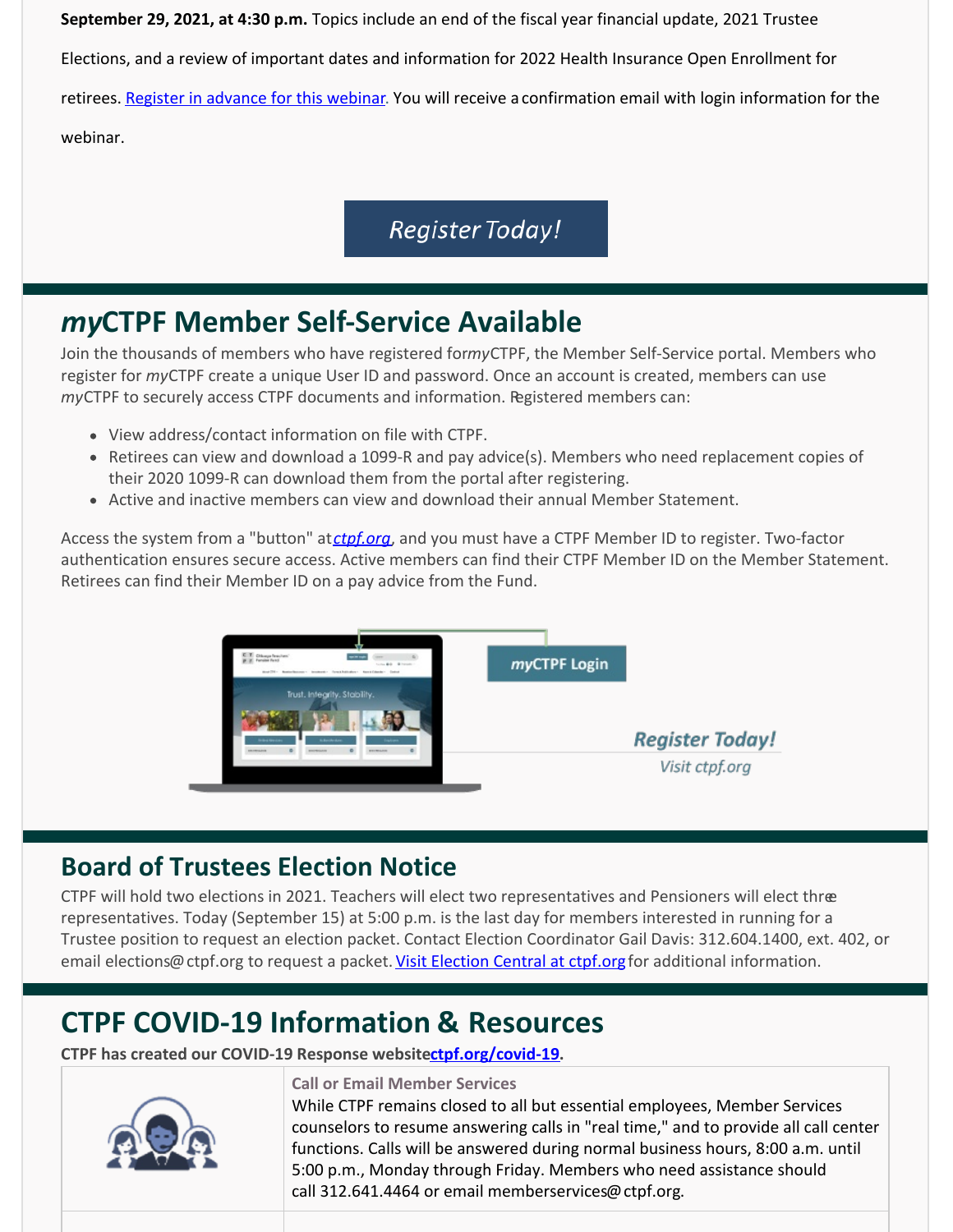| <b>Submit Documents Electronically</b><br>U.S. Mail processing has been delayed due to the pandemic. Currently, members<br>should anticipate at minimum a two-week delay in the processing of documents<br>sent via U.S. mail. CTPF strongly encourages all members to submit benefit<br>applications, forms, and documents by fax 312.641.7185 or email an attachment<br>(.pdf or .jpg format) to imaging@ ctpf.org to ensure prompt processing. |
|---------------------------------------------------------------------------------------------------------------------------------------------------------------------------------------------------------------------------------------------------------------------------------------------------------------------------------------------------------------------------------------------------------------------------------------------------|
| <b>Help with Scanning</b><br>Need to scan a document to email to CTPF but you don't have a scanner? A<br>printer or smartphone scanning app or smartphone camera can help you get the<br>job done. Click here for more information on scanning.                                                                                                                                                                                                   |
| <b>Remote Notary Available</b><br>CTPF offers remote notarization for CTPF documents. Members who would like<br>to use remote notary services should call 312.641.4464 or email<br>Memberservices@ctpf.org, and request a video conference for notarization.Find<br>more information here.                                                                                                                                                        |



All current meeting dates, office information, and upcoming event information can be found on the CTPF Calendar at [ctpf.org/calendar](http://r20.rs6.net/tn.jsp?f=001Oq0TM6CVsKr16mBIJWQ5Txgxq1D0DQ71XepjiVhvp5Bdir-9OjtYv6FG-VMR57m_QoKzcuSBN6Xkhu3HFZKLXpt-YU2JdWvEi6jfgDGOZjh28Mv7CNaXmyogmizsY-9PsyC-t0JVTtlCeb6VmZGYiNdGP0hgk5PnbTo6dtD0KIJk39PqxcB1NA==&c=&ch=).

### **STAY CONNECTED & SPREAD THE WORD**

CTPF will continue to share information at[ctpf.org](http://r20.rs6.net/tn.jsp?f=001Oq0TM6CVsKr16mBIJWQ5Txgxq1D0DQ71XepjiVhvp5Bdir-9OjtYv4LvxhiMPX2GMPhwQfjmGHSdxSfrYvZaxDcty5YgMIa2e4clI6Ts6waNsooyMHn65iLHXWPKwOOd30ezxEKSRSqFlYqdRQfouIjIJQZcg43n&c=&ch=) on social media, in E-Lerts, and in E-News. We also encourage you to connect with CTPF on social media; many of CTPF's more than 89,000 members are active on either Facebook, Twitter, and LinkedIn.

Please consider forwarding this email to a friend who may be a fellow member or pensioner. Register for email updates [here.](http://r20.rs6.net/tn.jsp?f=001Oq0TM6CVsKr16mBIJWQ5Txgxq1D0DQ71XepjiVhvp5Bdir-9OjtYv2alLWRjItSi41VOVQYLBbbOx2uSotrg_jsUewXaontdBcCweMzZygP9UW20T1cB8I1Rst8sHfd-uuqzKP5Qb8vmEYpFv8RFdtoJb4huFB7xnhLlHOpsZRE=&c=&ch=)



### **CTPF BOARD OF TRUSTEES**

| Jeffery Blackwell, President              | Mary Sharon Reilly, Vice President  |
|-------------------------------------------|-------------------------------------|
| Jacquelyn Price Ward, Financial Secretary | Lois Nelson, Recording Secretary    |
| James Cavallero<br>Gervaise Clay          | Maria J. Rodriguez<br>Jerry Travlos |
| Miguel del Valle                          | <b>Dwayne Truss</b>                 |
| Tina Padilla                              | <b>Philip Weiss</b>                 |

Carlton W. Lenoir, Sr., *Executive Director*